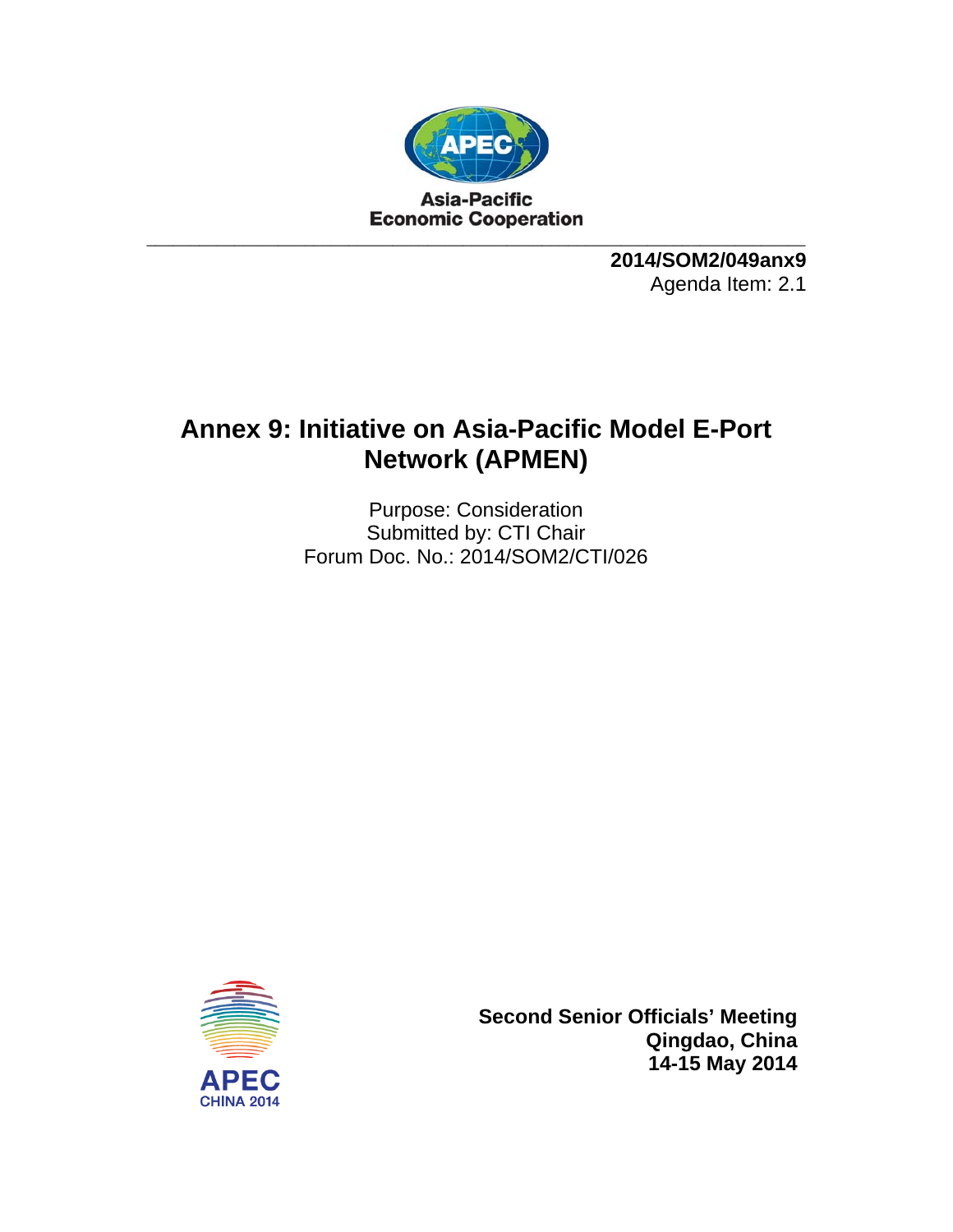## **Initiative on Asia‐Pacific Model E‐Port Network (APMEN)**

**(Proposed by China, Co‐sponsored by Hong Kong, China)**

### **Background**

APEC has recognized the key importance of trade facilitation in achieving free and open trade and investment in the Asia-Pacific. In 2010, APEC Leaders committed to "address impediments to moving goods and services through Asia‐Pacific supply‐chains …with a view to achieving an APEC‐wide target of a ten percent improvement in supply‐chain performance by 2015". In 2013, our Leaders recognized "the importance of addressing unnecessary barriers to trade by advancing regulatory convergence and coherence to achieving our shared objectives of strengthening regional economic integration and ensuring product safety, supply chain integrity".

APEC economies of different developmental stages, as well as economies outside of APEC, are becoming more inter‐connected and intra‐dependent through supply chains. At the same time, the introduction and application of new technology developments such as "Cloud Computing", "Big Data" and "Internet of Things", have created new opportunities for improving regional Supply Chain Connectivity (SCC) and studying Global Value Chain (GVC).

One practical example that APEC economies could explore with respect to port management through the use of information technology is E‐Port. We believe this is an integrated and pragmatic option for economies to consider to promote connectivity and improve business environment. An E‐port provides: 1) effective infrastructural ICT solution to enable realization of modernizing manual paper‐based trade to "data‐tized" paperlesstrade; 2) integrated trade facilitation measures, such as "one-stop shop" services; and 3) institutional guarantee through Public Private Partnership (PPP) for intra-agency, inter-agency, and inter-economy coordination on cross‐border supply chain management. Under the example of an E‐port, all stakeholders, including government, enterprises, industrial association, consumers and other relevant parties could participate in the development, operation and implementation of the 3<sup>rd</sup> party E-Port platform under the form of PPP and in the context of GVC.

At CTI1 in Ningbo, China introduced the case of Shanghai Model E‐Port, and economies learned about the concept and benefit of model E‐ports and the types of follow‐up action APEC could take in 2014. Economies also approved the concept note of "Promoting Supply Chain Connectivity through a Model E‐Port Initiative", which proposed to hold a seminar and carry out a study on the model E‐Ports nominated by the interested economies in 2014.

In order to effectively advance the APEC model E‐port cooperation and directly contribute to the APEC supply chain goal, China proposes to construct Asia‐Pacific Partnership on Model E‐ Port Network built on the previous work.

#### **Objectives**

 Build an understanding amongst APEC economies of what an E‐Port is, how it can benefit APEC's supply chain and trade facilitation work, what are the salient characteristics of an E‐ Port, and how an E‐Port can help economies accomplish their domestic objectives.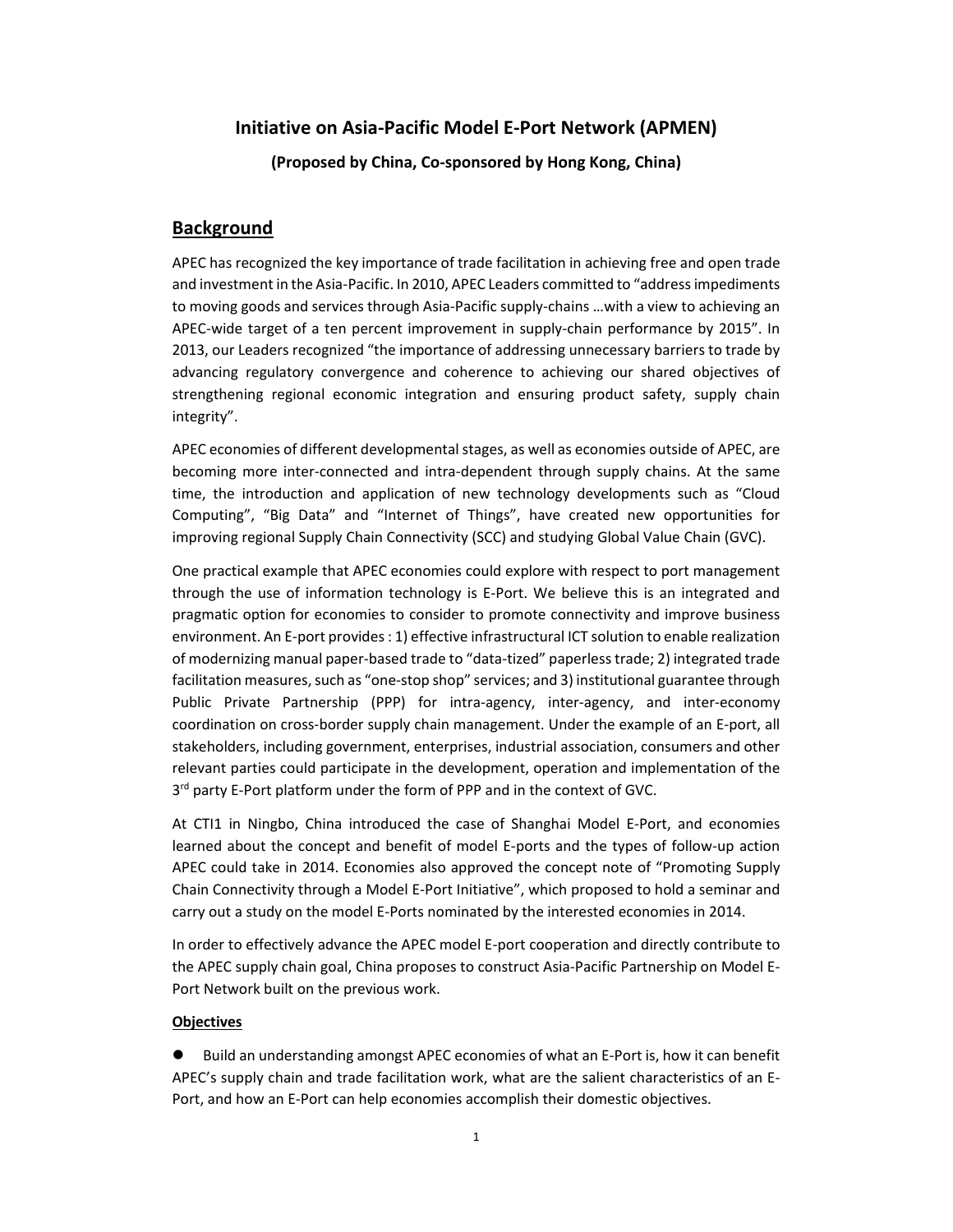● Perform a review of existing literature and work on E-Ports (e.g. by the WTO, WCO, and World Bank), to improve economies' understanding.

 Share information and experiences in developing, operating, and promoting E‐Port, and identify a number of Model E‐ports and exemplary practices for E‐Port development in this region, such as how to 1) create an enabling environment for E‐Ports, 2) develop E‐Port as a PPP ICT infrastructure to realize single-window system, 3) promote transparency of border measures for stakeholders and traders, 4)promote trade facilitation and port modernization, 5) improve coordination of border measures among different government agencies and stakeholders, 6) ensure the privacy and security of data and requests for third party information, and 7) help SMEs to benefit from public trade facilitation ICT infrastructure.

 Collaborate on identification of model E‐Ports and development of Model E‐port Network, to help APEC economies understand 1) what resources might be available to them regarding E‐Ports, 2) how E‐ports would interact with Single Window programs, and 3) how E‐ports could help economies implement WTO Trade Facilitation Agreement and the advancement of GVC studies.

#### **Proposed Activities**

 **Enhance information sharing on model E‐Port.** Hold a seminar as designed in the concept note approved in April to raise understanding and awareness of E‐Port as exploratory solutions to realize goals and targets set in regional SCC, share information, experiences, lessons and opinions in developing, operating, and promoting E‐Port.

 **Carry out case studies on how economies are using ICT infrastructure in their ports and Single Window programs.** Economies are already investing significant resources in IT infrastructure in their ports and Single Window Programs. These case studies would help economies understand how their current programs would interface with the E‐Port concept. To facilitate these case studies, economies are encouraged to recommend their own model E‐Ports. A number of successful cases will be selected and studied, and a report of the combined cases will be worked out and submitted to AMM and AELM 2014.

 **Explore pilot programs in specific areas of model E‐Port.** Based on the dialogues and researches, economies are encouraged to undertake pilot programs regarding E‐ports, with a focus on the use of Single Window Programs, production end to consumption end traceability of products, "Data‐tized" paperless trade, Green Supply Chain, and promotion of global value chains, etc.

 **Establish an APEC E‐Port Network.** E‐Ports would participate in this network on a voluntary basis via PPP, serving as a Brain Trust to promote E‐Port development and cooperation, and as a backbone infrastructure for constructing a long‐term cooperative mechanism under the principles of mutual benefits and respect. This Network will be an open mechanism, and the nominated model E‐ports will be the first batch of participating ones. The network will undertake concrete cooperative activities, such as analytical research, architectural design & planning, information sharing, capacity building and technical support for E-Port and related activities, and it will also provide recommendations on long-term direction and strategies for E‐Ports amongst economies. China offers to set up an operational center for this network in Shanghai E‐port.